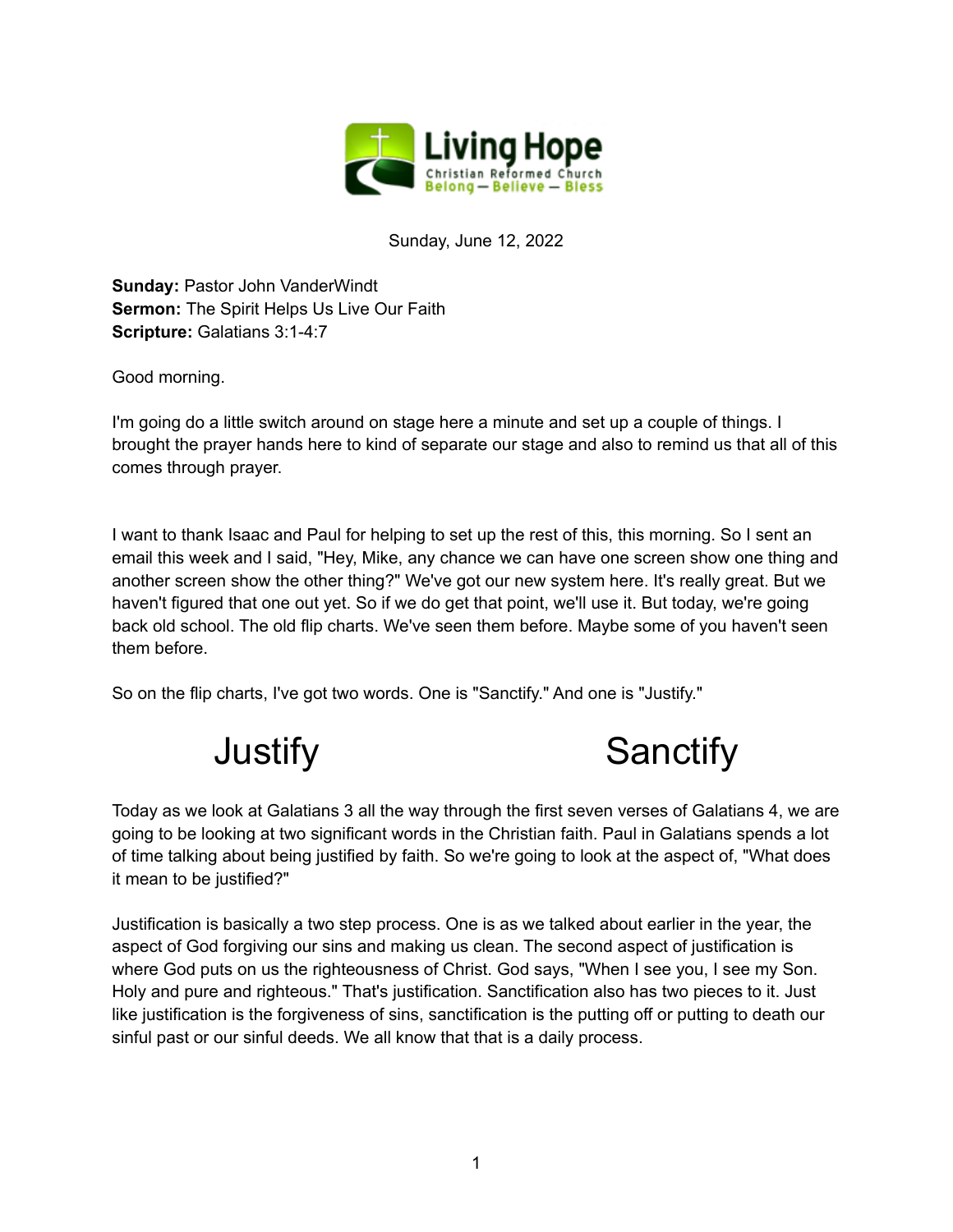We don't ever get to a point where we say, "Oh, taken care of that. I never have to worry about lying again." I think we just lied in that statement itself. We know that that's a daily process. So in justification, that's a one time process when Jesus died on the cross. Jesus forgave us of our sins. Now in sanctification, we're trying to put off and work on not being sinful. The second part is where God says, "You are now righteous. I put on you the righteousness of Christ."

The second part of sanctification is God saying, "I give you the Holy Spirit and the Holy Spirit dwells in you to remind you of my love for you and to help you put to death the sinful nature." So in both of these situations, God is at work. And what we'll see today is that in Galatians 3, Paul says, "People from Galatia, you have a problem." And I think it's a problem which we all have to realize we sometimes struggle with ourselves as well.

As I was studying this week, it was just a great reminder of the gift of grace that God gave. So what I would like to do today is I'd like to go through the passage and rather than read the entire thing and then backtrack, we're going to take it section by section because we'll see how the process keeps coming down until this place where we understand we are God's children and loved by the Father. Join me in prayer.

Dear Lord, as we come today to look at your Word, we pray that Your word may speak loudly to us of your grace. Lord, we pray that within our own hearts, we may understand the love that you have for us. And Lord, how we in our daily lives can reflect that and have the freedom to live as your children. Lord, I pray that the words that may be spoken may be yours and yours alone, in Jesus' name, Amen.

So for this first portion of it, I want you to think that the stage is divided into two pieces. There are two sides to this. When we talk about justification, we usually talk about belief. We believe that we are justified by faith.

| Justify |  |
|---------|--|
| Belief  |  |



When we talk about sanctification, we often get caught up in this part. Works.

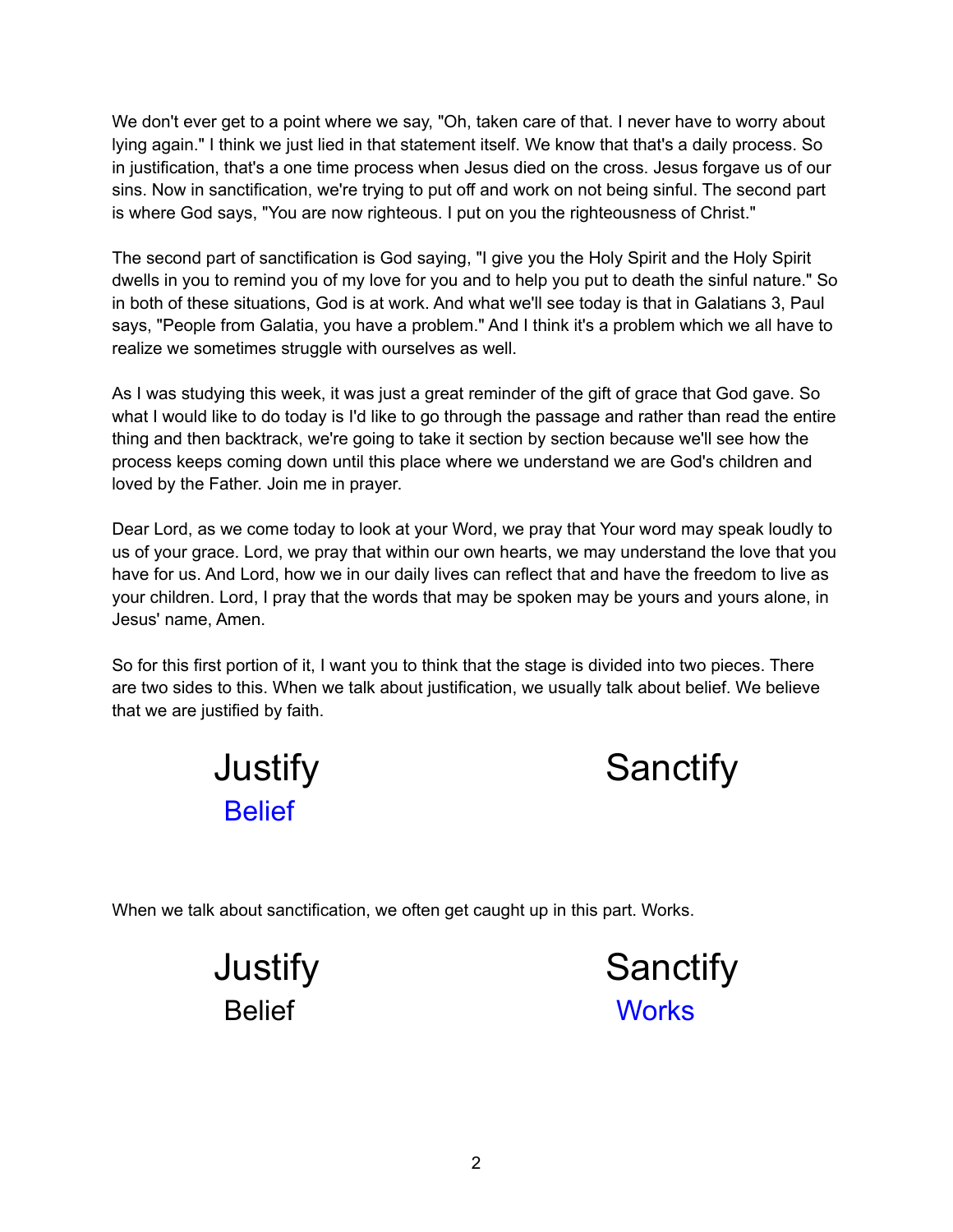We often think that it is us who need to do something in order to make sure that we are still sanctified. That makes sense, right? I know I sin, so I need to do something to stop sinning. So we rely on our work in that. And this is what Paul addresses in Galatians 3. Please join me in chapter three. We're going to read through the first little bit, and then we'll talk about a few things in it.

**Galatians 3:1** You foolish Galatians! Who has bewitched you? Before your very eyes Jesus Christ was clearly portrayed as crucified. **2** I would like to learn just one thing from you: Did you receive the Spirit by the works of the law, or by believing what you heard? **3** Are you so foolish? After beginning by means of the Spirit, are you now trying to finish by means of the flesh? **4** Have you experienced so much in vain—if it really was in vain? **5** So again I ask, does God give you his Spirit and work miracles among you by the works of the law, or by your believing what you heard?

So here Paul is saying that same thing. We know that we are justified by our faith and we know that because we believe it happened and we've heard it in Scripture and from other people. Jesus died for us. And we believe that. Now, if we also believe that we are to be sanctified, Paul is saying, "So, in this aspect of sanctification and in this aspect of becoming more Christ-like, do you believe that because of all the great things you do? Or do you believe it because God said it's true?"

So Paul is saying, "You can't start here in belief, and then go, "Okay, I believe this part from God, but this part over here, I have to do myself. I have to make sure that I am sanctified. I need to make sure that I check off the boxes, hence the pencil. That I walk around with a pencil each day and go, "Okay, what do I need to do for God? Yep, did that, did that, did that... we're all set."

God says, "No, no, that's not the way it works. You need to just believe it and go from there." The problem is, as Paul says twice in those first parts where he calls them foolish, oftentimes we get fooled into thinking something else. We get fooled into thinking that we have to do it ourselves. Paul says, "Don't go there. Think about what it is." Then he says, "Let me give you an example." And in verse six, he says, **6** So also Abraham "believed God, and it was credited to him as righteousness."

So if you look down the bottom you see that that's from Genesis 15. And in Genesis chapter 15, God said to Abraham, "Abraham, I am going to make you a great nation. And I am going to give you descendants far more than the stars in the sky or the sand on the seashore." And then God says, "And I'm going to promise it to you." And they made a covenant and in that covenant, what they did was they took animals, they opened them up in half. And the covenant basis is this... that when you walk through that place in between the two animals, it is saying, "If I break my promise, may this be done to me."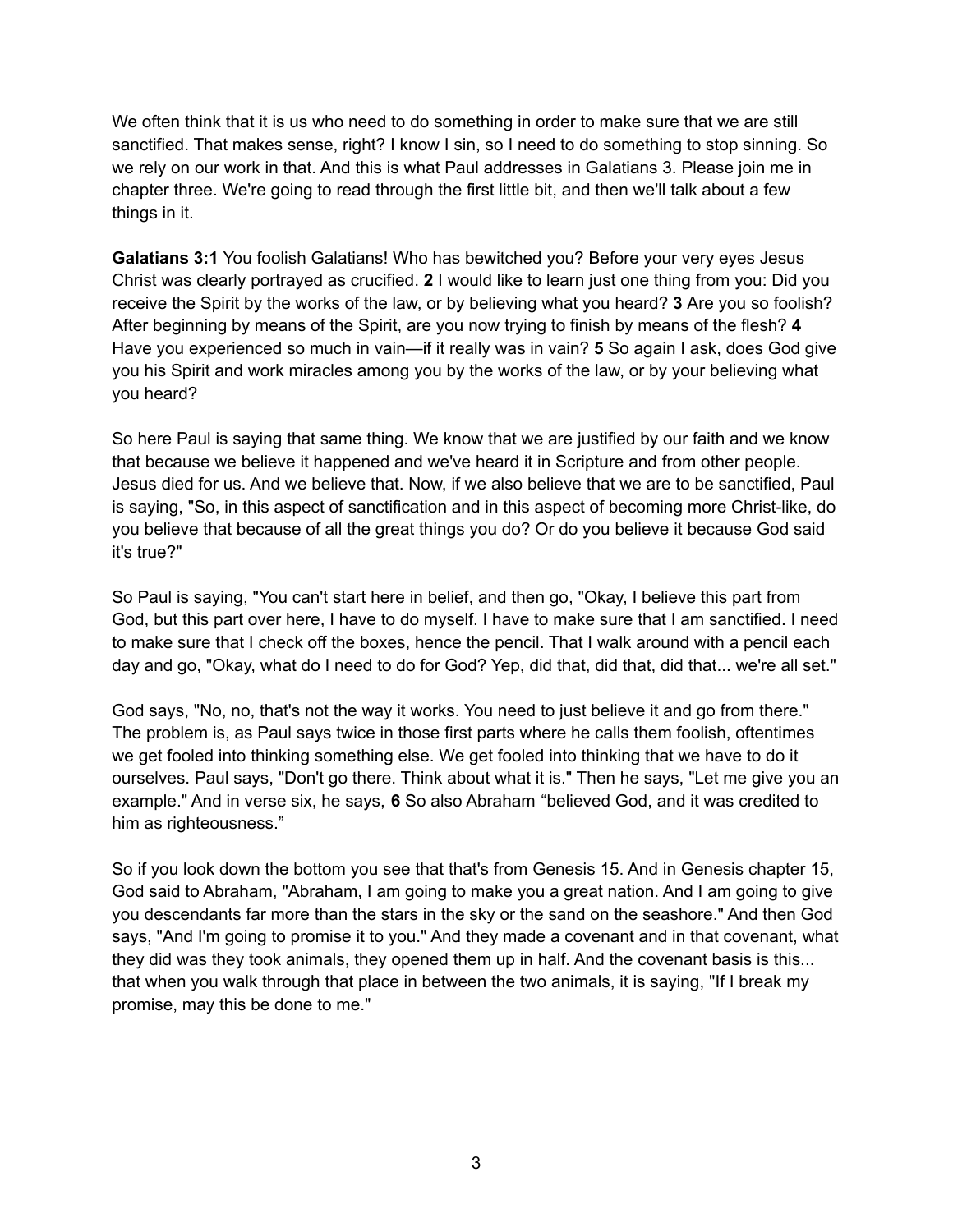That's a serious promise. Abraham didn't walk through. God did. And God says, "I promise you I will make you great... and your nation." And then it goes on in verse seven, "**7** Understand, then, that those who have faith are children of Abraham. **8** Scripture foresaw that God would justify the Gentiles by faith, and announced the gospel in advance to Abraham: "All nations will be blessed through you." And God told Abraham that three times that nations would be blessed through him.

And then he says, "**9** So those who rely on faith are blessed along with Abraham, the man of faith. **10** For all who rely on the works of the law are under a curse, as it is written: "Cursed is everyone who does not continue to do everything written in the Book of the Law." **11** Clearly no one who relies on the law is justified before God, because "the righteous will live by faith." **12** The law is not based on faith; on the contrary, it says, "The person who does these things will live by them." **13** Christ redeemed us from the curse of the law by becoming a curse for us, for it is written: "Cursed is everyone who is hung on a pole." **14** He redeemed us in order that the blessing given to Abraham might come to the Gentiles through Christ Jesus, so that by faith we might receive the promise of the Spirit.

Here's what Paul is doing. He's saying, "If we look at our works and if we look at the aspect of the law and trying to keep them, we are in deep trouble. Actually, we are cursed." Because if we live strictly under the aspect of the law and trying to keep them on our own, it says throughout Scripture, "As soon as you've broken one of them, you are cursed and condemned." And Paul says, "If you live that way, you are cursed."

When I was in California, there was a street evangelist by the name of Ray Comfort. Some of you may have heard him. He's got a great accent so he was always fun to listen to. But he would come and do chapels at the school where I was teaching and he would talk about going to speak with people. He would say, "The biggest thing they always say is, 'I'm a good person.'"

And he'd say to them, "So have you ever told a lie in your life?" And they would go, "Well, yeah." "That makes you a liar. Have you ever taken something that didn't belong to you? You know, like even a cookie when your mom said you couldn't have it? That makes you a thief." Have you ever hated somebody? Because according to Christ hating someone is just like killing them. So now you are a murderer who is also a lying thief. How are we doing so far? I'm thinking we're in trouble.

And Paul says, "If you think about living that way, where you try to do good on your own, you will never make it because you are under a curse." And then he says, "Here is the beautiful part of justification. Jesus came, lived a perfect life and took that curse for you. So if Jesus came and took the curse for you, why do we go back to trying to do it on our own? Why do we keep trying to make it right with our own strength? When Jesus says, "I send you a comforter to be with you and to help you go through this."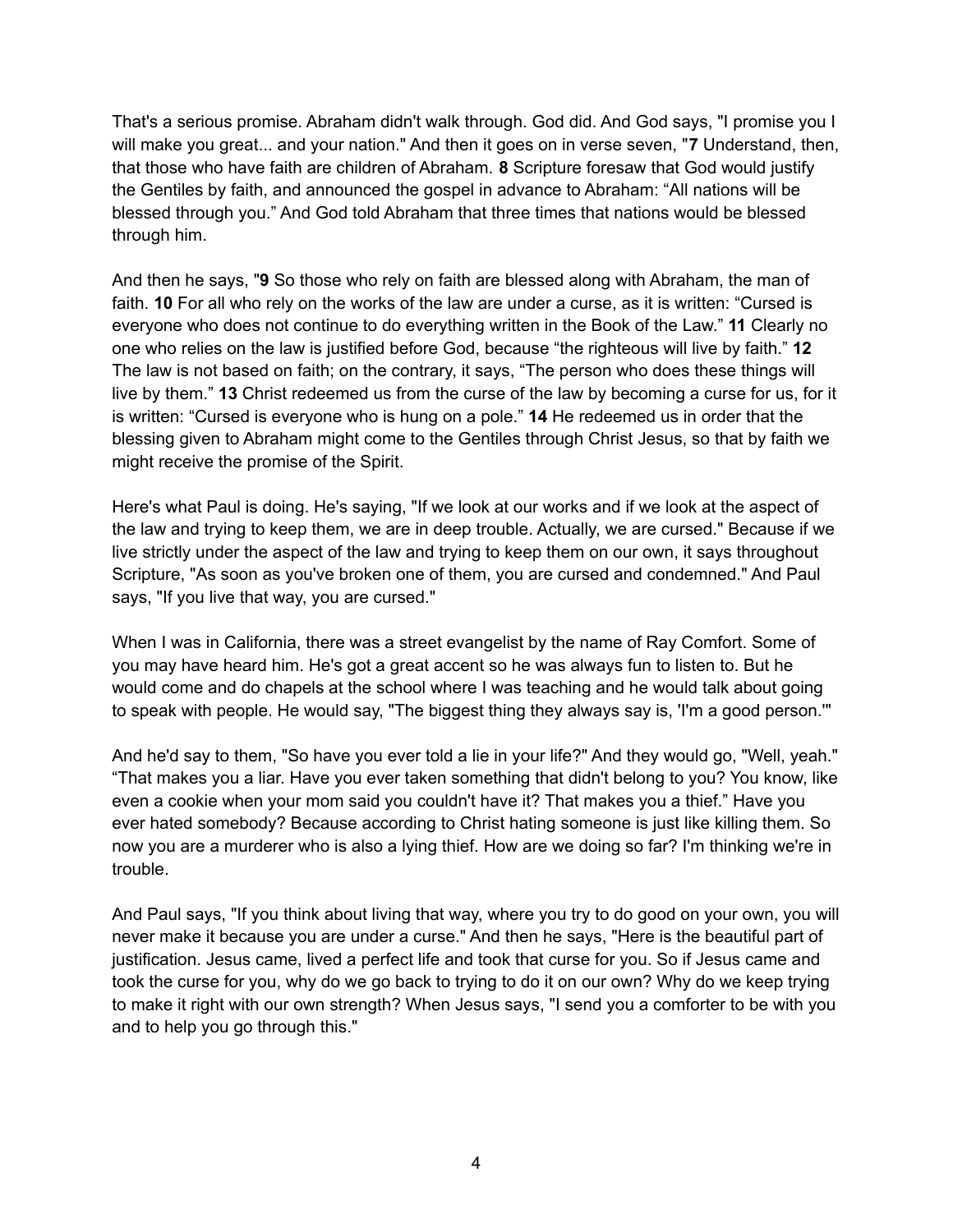And if you're wondering about the word Gentiles there, Gentiles there is the same word which is used in Matthew 28, when Jesus gives the Great Commission to say go into all nations ethos. Unless you happen to be born a Jew and you... all Gentiles.

But God says, "I am going to the diversity of the nations and I'm gathering them to myself." Then Paul says, "Let me explain this a little bit further."

Because in reality, justification and belief is based on a promise.



If we look at the other side, sanctification... or if you look at works... is based on law.

| <b>Justify</b> | Sanctify     |
|----------------|--------------|
| <b>Belief</b>  | <b>Works</b> |
| <b>Promise</b> | Law          |

Here Paul is speaking to the Jews who have lived growing up with the law. And so their idea is "hold on, we've got the law." In verse 13, Paul starts talking about, "How does promise and law actually fit together?" In Galatians 3:15, Paul says, "**15** Brothers and sisters, let me take an example from everyday life." [He's speaking to Jews. They all get it.]

Just as no one can set aside or add to a human covenant that has been duly established, so it is in this case." [And when he talks about duly covenant there, it would be for example, for any of us who have made a will and last testament, that is a duly covenant, which means when your will is opened, it cannot be changed. This is what it is. Here it is. So that's the duly covenant.]

**16** The promises were spoken to Abraham and to his seed. Scripture does not say "and to seeds," meaning many people, but "and to your seed," meaning one person, who is Christ. **17** What I mean is this: The law, introduced 430 years later, does not set aside the covenant previously established by God and thus do away with the promise. **18** For if the inheritance depends on the law, then it no longer depends on the promise; but God in his grace gave it to Abraham through a promise.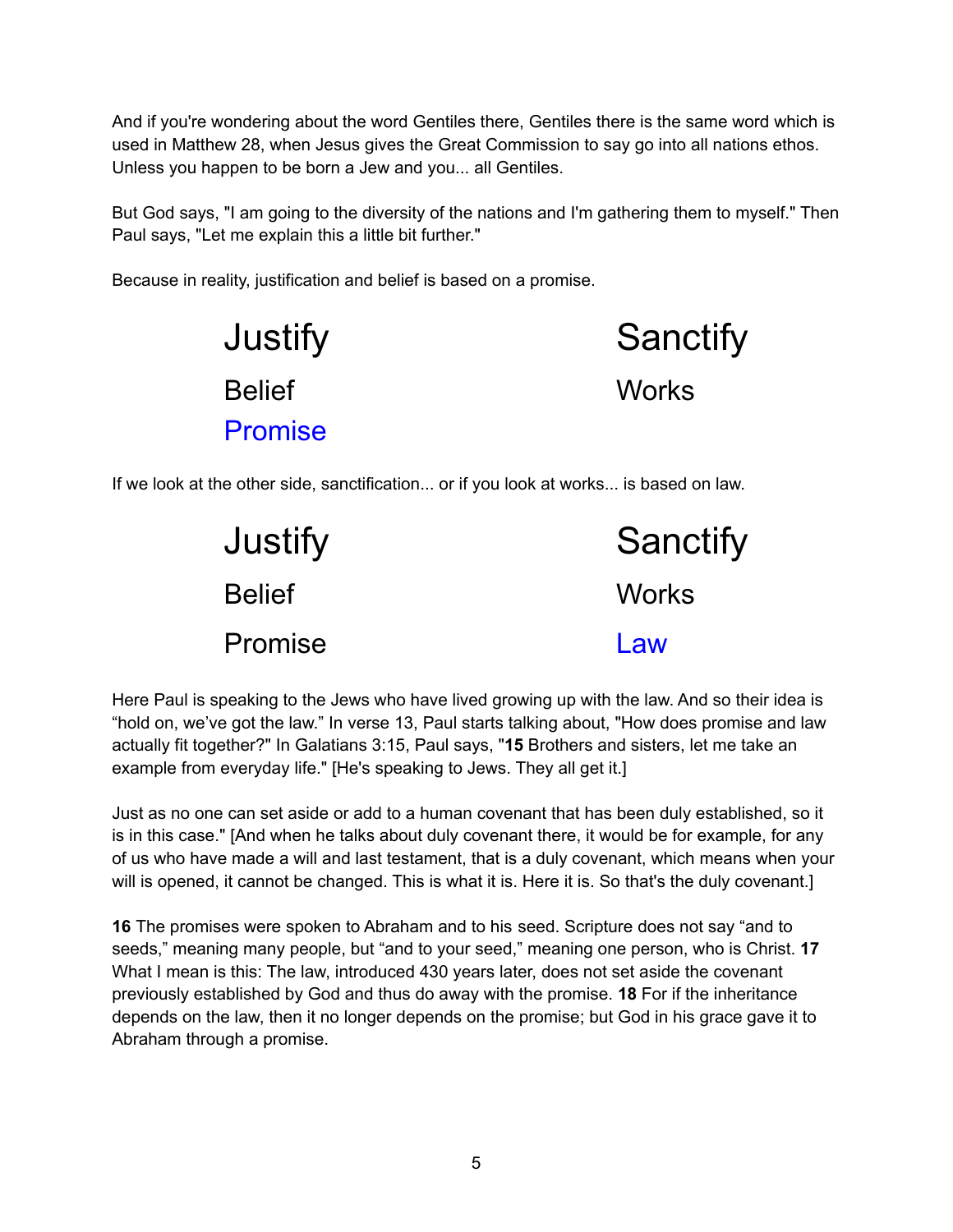**19** Why, then, was the law given at all? It was added because of transgressions until the Seed to whom the promise referred had come. The law was given through angels and entrusted to a mediator. **20** A mediator, however, implies more than one party; but God is one. **21** Is the law, therefore, opposed to the promises of God? Absolutely not! For if a law had been given that could impart life, then righteousness would certainly have come by the law. **22** But Scripture has locked up everything under the control of sin, so that what was promised, being given through faith in Jesus Christ, might be given to those who believe.

Let's back up and take this apart a little bit. So first of all it says, "...to Abraham and to his seed." Now we all know that seed is one of those wonderful words which could be singular or plural. Paul makes a distinction here and says it's definitely not plural. So he's talking about seed and you go, "Well, Abraham had more than one kid." So here Paul is saying it in a very distinct way. We all know from Jewish background, when we talk about Abraham's seed, it's Isaac, and then Jacob and then Judah. Then you can read the genealogy until you get to Jesus. And Jesus is a direct descendant. So when God said, "I make a promise that your seed... your direct descendant will be that person for the entire world," he's referring to Jesus.

But there's a beautiful part to that. The people of Israel all understood themselves as children of Abraham. They were all considered children of Abraham even though they were in many ways not in that direct line of Jesus. As we will see, we are now spiritual children of Abraham. So even though we are not in that direct line, we are still covered under the establishment of that promise.

But then he talks about the law. And this is a part where we often go, "Okay, so how does this make sense? How do we figure out this whole bit of the law telling us that here's what we need to do and how does that fit in with the promise?" There are many of the Jews who would say, "Well, we've got the promise. And then later, it became the law. And then when Jesus came, He got rid of the law." And Paul is saying, "No, the law actually helps us understand the promise. It helps us clarify what it means to live under that promise." And the promise tells us that we are children of God.

So to make this really clear, we need to go to the next piece and the next piece begins in Galatians 3:23 and goes through to Galatians 4:7.

**23** Before the coming of this faith, we were held in custody under the law, locked up until the faith that was to come would be revealed. **24** So the law was our guardian until Christ came that we might be justified by faith. **25** Now that this faith has come, we are no longer under a guardian.

**26** So in Christ Jesus you are all children of God through faith, **27** for all of you who were baptized into Christ have clothed yourselves with Christ. **28** There is neither Jew nor Gentile, neither slave nor free, nor is there male and female, for you are all one in Christ Jesus. **29** If you belong to Christ, then you are Abraham's seed, and heirs according to the promise.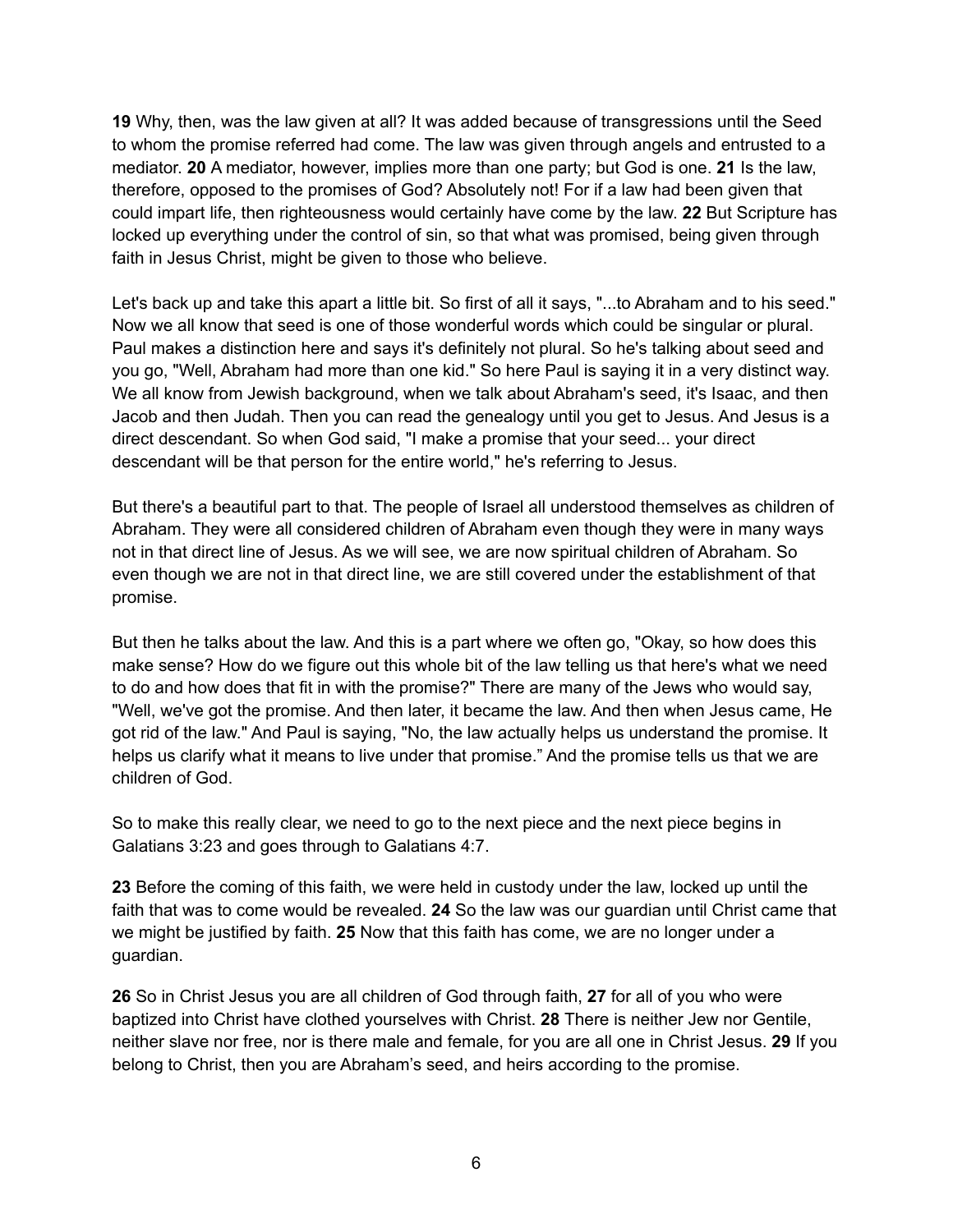**4** What I am saying is that as long as an heir is underage, he is no different from a slave, although he owns the whole estate. **2** The heir is subject to guardians and trustees until the time set by his father. **3** So also, when we were underage, we were in slavery under the elemental spiritual forces of the world. **4** But when the set time had fully come, God sent his Son, born of a woman, born under the law, **5** to redeem those under the law, that we might receive adoption to sonship. **6** Because you are his sons, God sent the Spirit of his Son into our hearts, the Spirit who calls out, *"Abba*, Father." **7** So you are no longer a slave, but God's child; and since you are his child, God has made you also an heir.

So let's put that into perspective. When Christ justified us, he made it so that God became our Father.

| Justify        | Sanctify     |
|----------------|--------------|
| <b>Belief</b>  | <b>Works</b> |
| <b>Promise</b> | Law          |
| Father         |              |

In the Old Testament, the way they viewed God was as a judge.

| Justify        | Sanctify     |  |
|----------------|--------------|--|
| <b>Belief</b>  | <b>Works</b> |  |
| <b>Promise</b> | Law          |  |
| Father         | Judge        |  |

Paul is saying, "There is a difference now in how you live." Do you live as God as Father or do you live thinking that God is your judge? Now, both are true. God is our Father. And when the world ends, we will be judged by the judge of judge, the King of kings, the Lord of lords. But there is a difference in our relationship.

When we think of God as our Father, we also see us as a son.

Belief Works Promise Law Father Judge Son/heir

Justify Sanctify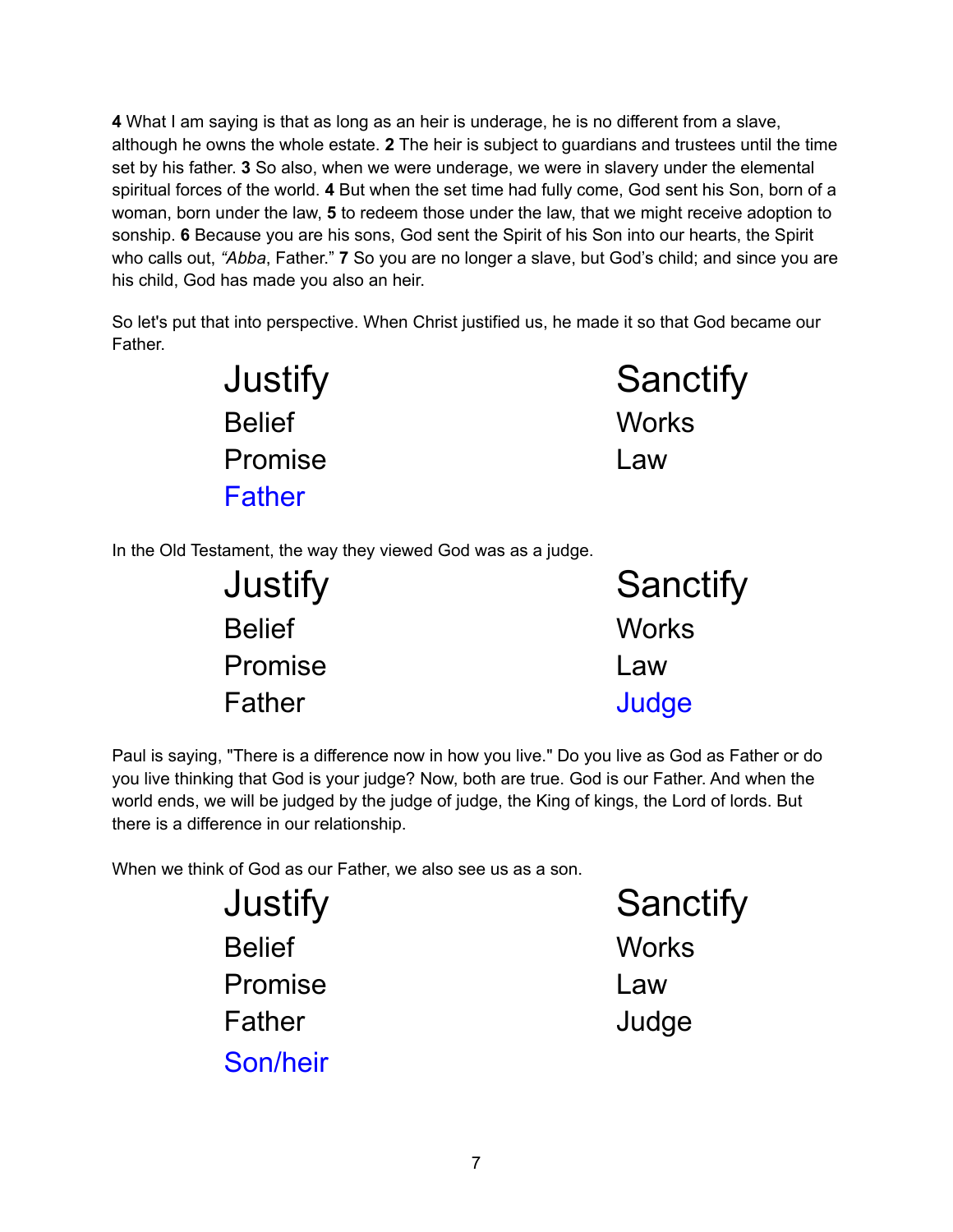And I'm going to use that word just for a minute simply because it connects to this one... and I'll explain that in just a minute.

When we have an aspect of a judge, we see ourselves as a slave.

| Justify       | Sanctify     |
|---------------|--------------|
| <b>Belief</b> | <b>Works</b> |
| Promise       | Law          |
| Father        | Judge        |
| Son/heir      | <b>Slave</b> |

Now, on here, I wrote Son, and some of you are thinking, "I should write son/daughter" which is true. And Paul talks about that... that in Christ, it is not male or female. We are all the same. But he uses the term son. That is because as a Jew, they understood very clearly that it was only a son who would receive an inheritance. And Paul is speaking to Jews. So when he talks about "son" here, he is talking about those who receive an inheritance.

In our reality, in here, you would have both sons and daughters receiving the inheritance.

| Justify          | Sanctify     |
|------------------|--------------|
| <b>Belief</b>    | <b>Works</b> |
| Promise          | Law          |
| Father           | Judge        |
| Son/heir         | Slave        |
| (Sons/daughters) |              |

But he says to the people, "You are looking at God in one of two ways. You either see God as Father or you see God as judge." He says, "The law is this time when you see God as Father, but you are an underage person." So you may not inherit yet. So the term in here used is "guardian" in the NIV. The actual term is more like a "tutor" or one who teaches or some may say a nanny, one who takes care of.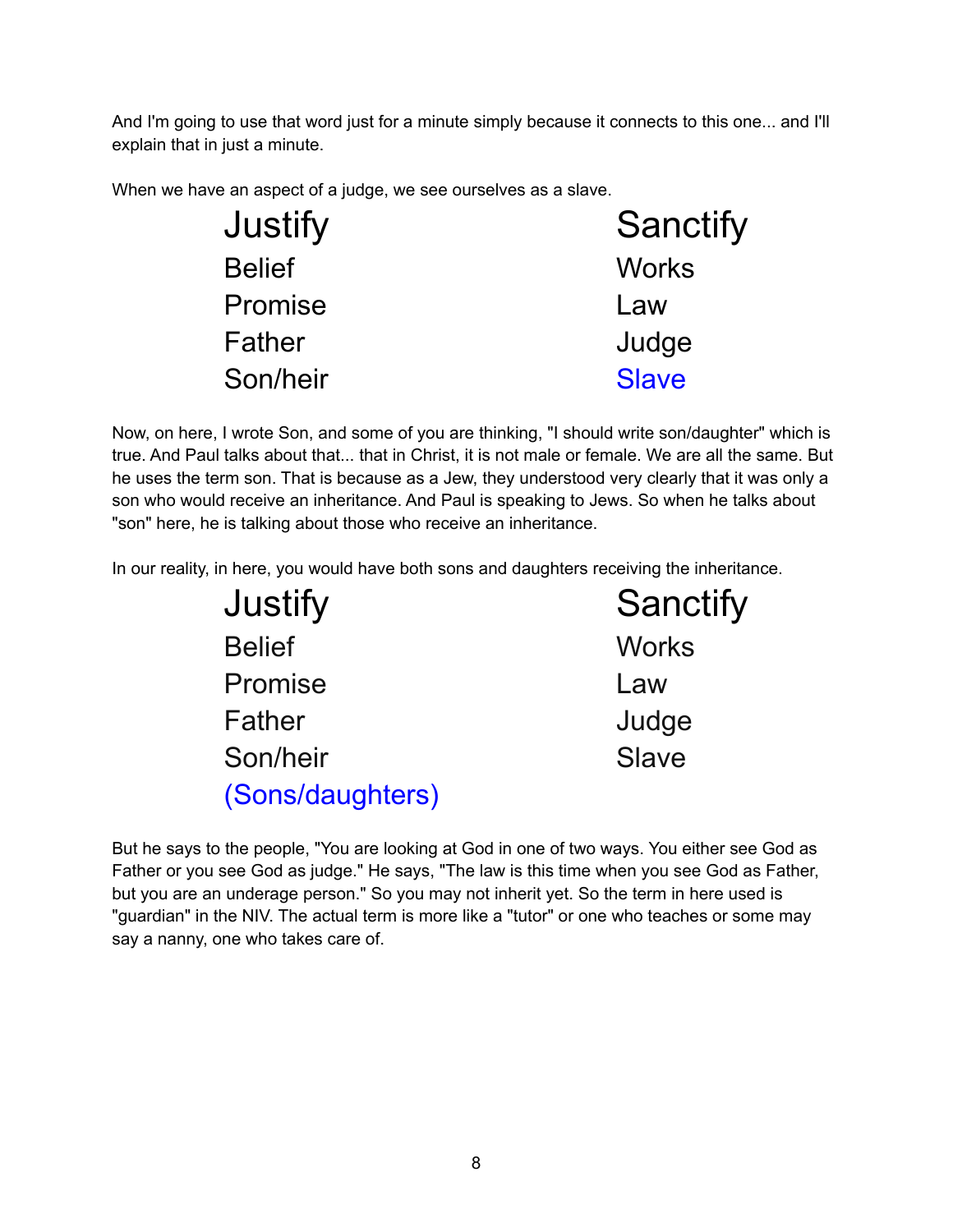What Paul is saying is that in this time of the law,

| <b>Sanctify</b> |
|-----------------|
| <b>Works</b>    |
| Law             |
| Judge           |
| <b>Slave</b>    |
|                 |
|                 |

as you are growing in your faith, there are people who need to come around you who need to say, "Look, this is how you need to live. You need to live this way because you have a God who gave you a promise."

> Justify Sanctify Belief Works Promise Law Father Judge Son/heir Slave (Sons/daughters)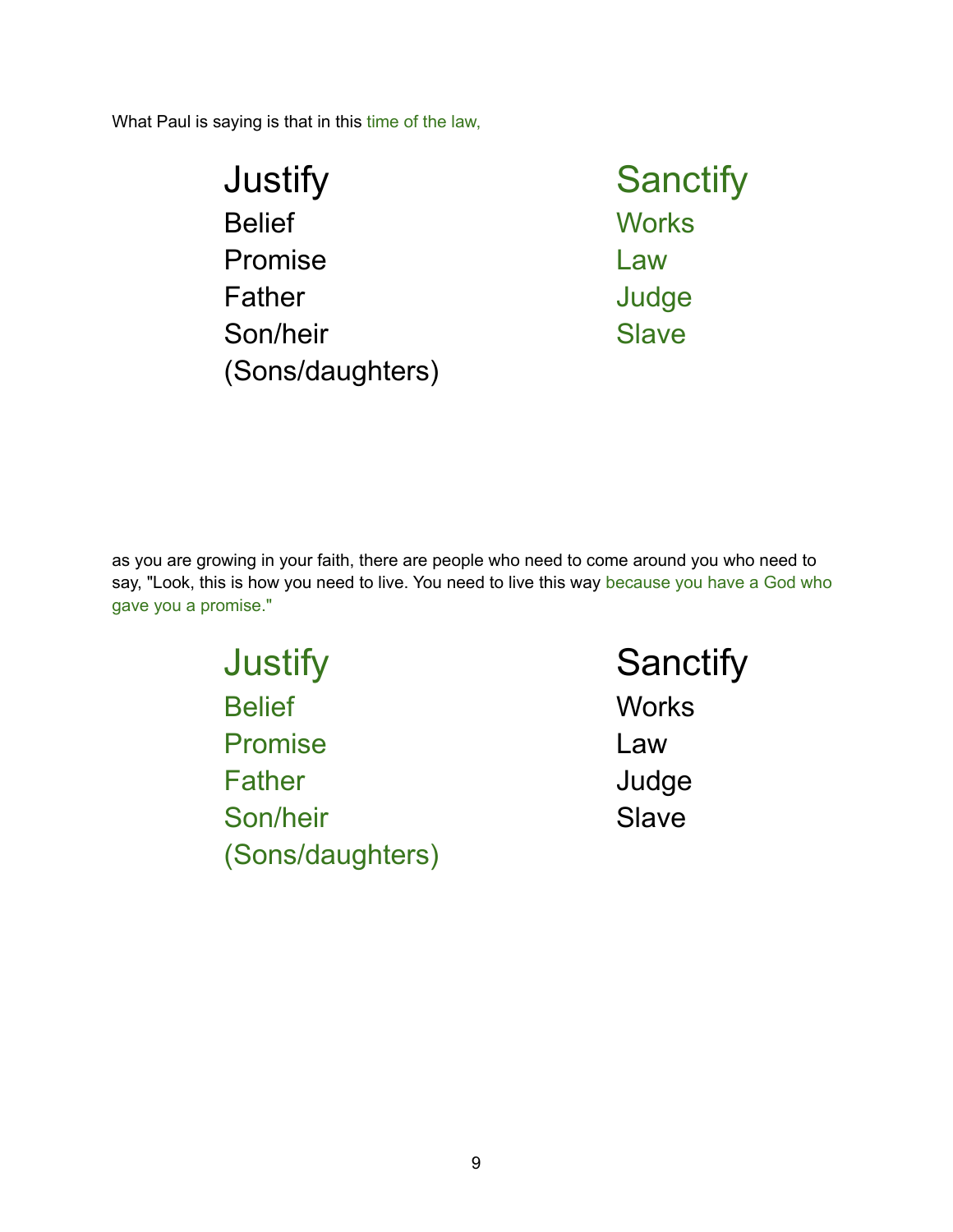And Paul said, "From the time of Moses to the time of Jesus, this was the only option." Because all you knew was God as judge. All you knew was, "You have to learn the rules to grow up."

```
Sanctify
Works
Law
Judge
Slave
```
And then Jesus came and Jesus fulfilled the promise so that now we have God as Father. In that, we can now live in that space.

**Justify Belief** Promise **Father** Son/heir (Sons/daughters)

Let me give you an example. I heard this one first from John Piper. This year my wife and I will be celebrating our 36th anniversary. I want you to imagine that on August 23, the day of our anniversary, I come home with 36 roses and knock on our door and Renee answers. I say, "Dear Renee, 36 years ago I promised to love you. And so today I am giving you these roses and I'm taking you out for dinner to fulfill my duty."

I can tell you right now that would not go over well. Just saying. And what we often do is this... this is where we're at. Do we live in a way in which we say to God, "God, you promised to love me as your kid and you made a covenant with me and you call me to be yours. And so today, I am going to fulfill my duty and mark the boxes so that I do what I'm supposed to do."

In reality, what happens on August 23 is I come back with the 36 roses... now I'll tell you right now, I probably will not buy her 36 roses on August 23... but if I come to the door and I knock on the door, and I stand here with roses in front of me and I say, "Dear Renee, I love you so very much and it would be my honor and my privilege and my greatest pleasure to spend the night taking you out and treating you as I love you." And you might think, "Well that's kind of selfish on you. You're doing this because it's your greatest honor?"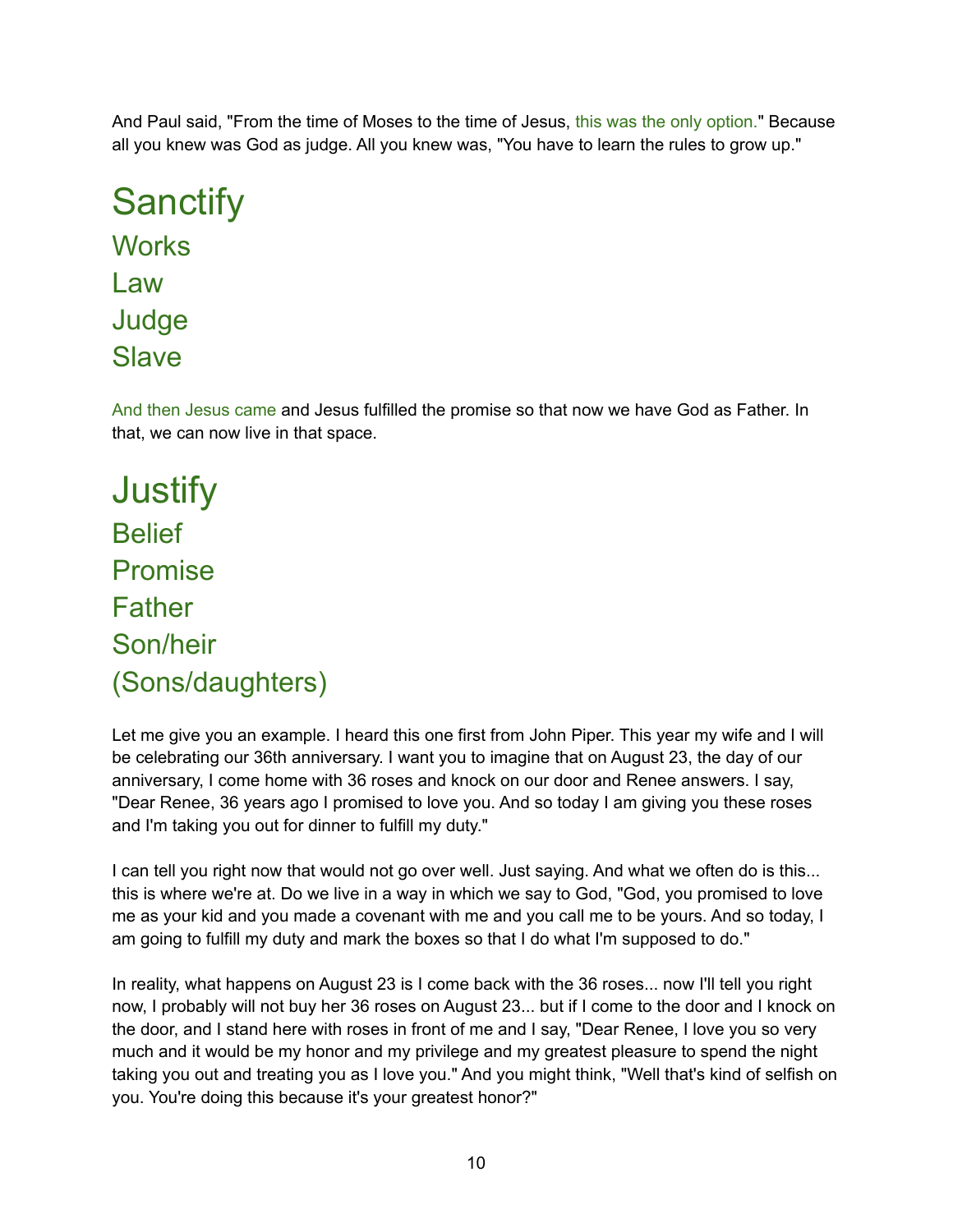But it's my honor because I love her and she has fulfilled my love. And God says, "I promise to love you and I will fulfill that in every way and your greatest pleasure is to hang out with me." And that brings us to prayer.

What is the best way to take this set if we want to move this from a place of works to a place of grace and move it on this side? (flipcharts are side by side now)

| Justify          | <b>Sanctify</b> |
|------------------|-----------------|
| <b>Belief</b>    | <b>Works</b>    |
| <b>Promise</b>   | Law             |
| <b>Father</b>    | Judge           |
| Son/heir         | <b>Slave</b>    |
| (Sons/daughters) |                 |

What do we need to do? We need to spend time with God. We need to spend time with God in prayer. We need to spend time with God and the Word. Then the change comes. Right now we live in this world of checkboxes. Here's a box, check it off.



When we understand and when we spend time with God and we understand His love for us, this checkbox no longer becomes a checkbox. It now becomes a gift



in which each day we knock on the door of heaven and we say,"Dear God, I love you so much and it would be my greatest pleasure to spend the day with you. When I look at the things that you want me to do, Lord, it is a joy to be able to do them and to live my life in that space where you say, "Here's where I want you to be and this is what I want you to do and I'm going to believe in your promise."

AW Tozer wrote this, "God is looking for people through whom He can do the impossible. What a pity that we plan only the things we can do by ourselves." God says, "People of Living Hope, I'm inviting you to spend time with me and do the impossible." And what does the impossible look like?